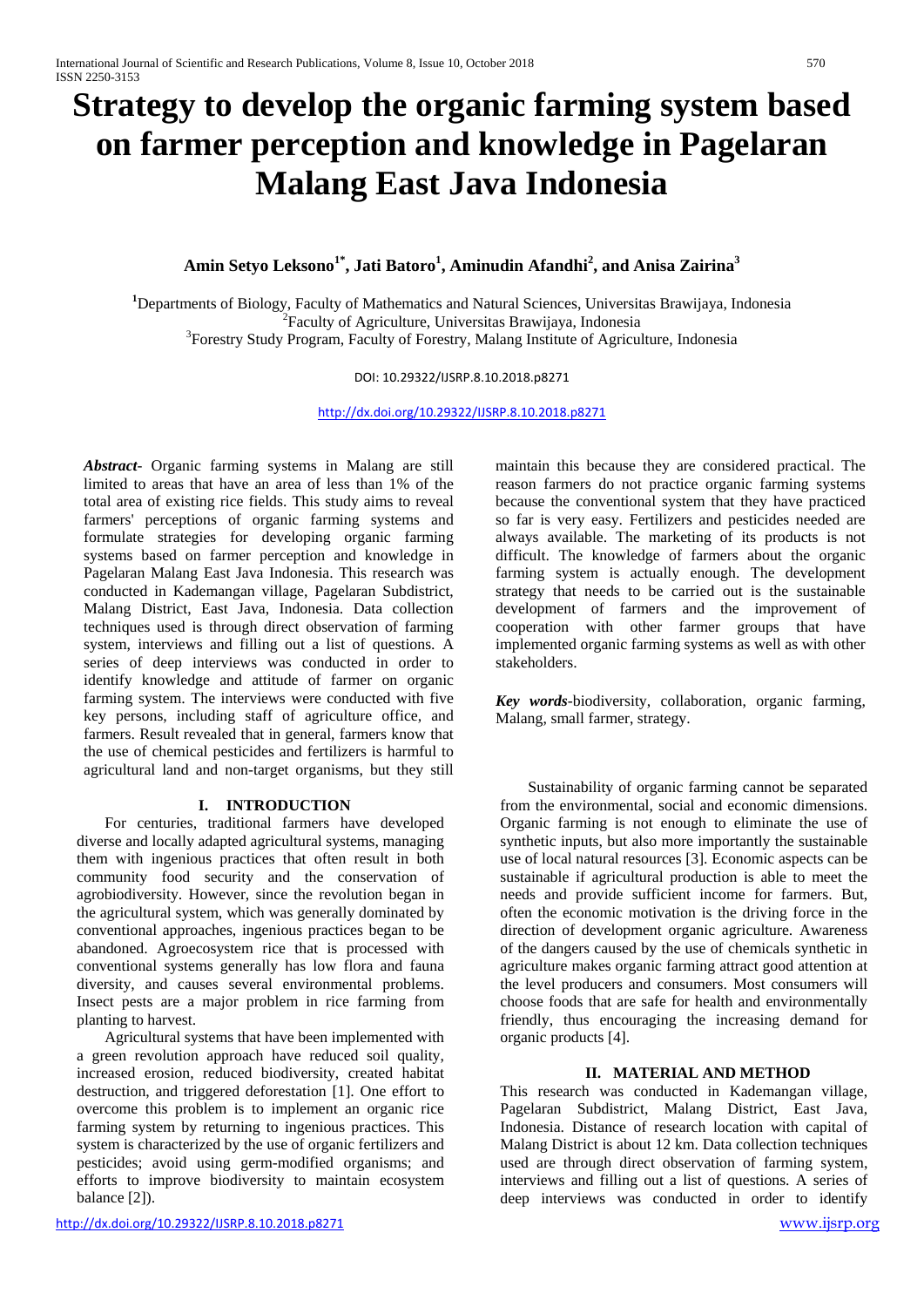knowledge and attitude of farmer on organic farming system. The interviews were conducted with five key persons, four men and a women. The selected informants were those who have knowledge, experience, in the paddy field farming system. With the knowledge criteria of the culture in which they live. The selected key persons were sub-village chief, two farmers, a worker woman and staff of Malang District Agriculture Office. Test the validity of data was done by triangulation of sources and triangulation method. Data analysis was done by interactive data model analysis. The result was analyzed by a series of scientific selection, as follows: sorting, organizing and data condensation. Further, the data were grouped, interpreted and concluded. Data condensation is an analysis of collected data in order to sort through, classify, remove unnecessary and organize data. Condensation data also means grouping data in their respective places, so that conclusions can be made. A focus group discussion was adopted to clarify the strategy based on the stakeholder participation. The duration of the discussion was 90 minutes.

# **III. RESULT AND DISCUSSION**

This study revealed that the coaching system by government official carries out in general content of agriculture system. Sub-village chief said that

"The government is not doing guidance on organic farming systems. Guidance by field instructors is related to general topics, such as irrigation, pest control."

Special guidance on organic farming systems has never been done. This is because the organic farming system is an option, not yet a systematic regional or national program. This was conveyed by agriculture office staff.

"Since 2010 the central government has begun to launch policy policies on the development of organic agriculture such as 'Go Organic 2010'. The poor regional government itself strongly supports the policy and wants to be a center for the development of organic rice. However, in terms of organic land area in the the organic area is considered small because covering less than 1%. This causes the coaching pattern that is carried out is still localized in certain regions. "

To develop organic farming systems, the use of chemical pesticides and fertilizers must be avoided. Generally, farmers know that the use of chemical pesticides and fertilizers is harmful to agricultural land and non-target organisms, but they still maintain this because they are considered practical. This is said by farmer A.

"We know that pesticides and chemical fertilizers can have a negative impact on the quality of soil and other animals. But farmers still practice it. This is because it's easy to get it, it's practical to use and there is even a subsidy from the government. "

The reason farmers do not practice organic farming systems because the conventional system that they have practiced so far is very easy. Fertilizers and pesticides needed are always available. The marketing of its products is not difficult. This was stated by farmer C.

"We don't know where to market products, if we apply organic farming systems."

This was also supported by a statement from agriculture office staff.

"The constraints of developing organic farming systems are generally caused by high prices so that they are not affordable to consumers and the certification process and costs are still quite expensive."

The use of manure or compost is actually done by farmers in sufficient quantities. Farmer B stated that

"Many farmers still use manure. Usually cow or goat feces that have accumulated long ago are brought to the rice fields. We have never made organic fertilizer specifically, meaning that farmers just leave the dirt piled up for several months."

Farmers' knowledge of the organic farming system is actually enough. Farmer C stated that

"We have heard information about organic farming systems. But it has not been practiced because farmers are still implementing intensive systems. Intensive system produces high productivity."

Farmers generally do not know that organic farming has many benefits. Farmer D stated that

"We do not know if the results of organic farming are healthier, we think the quality is the same."

This situation is caused by various constraints including market constraints, interests consumers and understanding of organic products, the certification process is in consider weight by small farmers, farmer organizations and partnership with farmers and entrepreneurs. But the interest in farming towards organic farming has grown. This is expected to have a positive impact on the development of organic farming [5].

## *Strategy developed*

There are strengths included awareness that intensive farming systems have a negative impact and the existence of farmer groups that have good cooperation. The weaknesses were dependence on pesticides and fertilizers from government subsidies and farmer already used to implementing a farming system and poor understanding of the benefits of organic farming. The opportunities were customer demand is increasing and collaboration with other farmer groups that have implemented organic farming systems. While the threats consisted of costly certification fees and the marketing system is still difficult (Table 1). Based on the SWOT analysis this study proposed two strategies consisted of the development strategy that needs to be carried out is the sustainable development of farmers and the improvement of cooperation with other farmer groups that have implemented organic farming systems as well as with other stakeholders.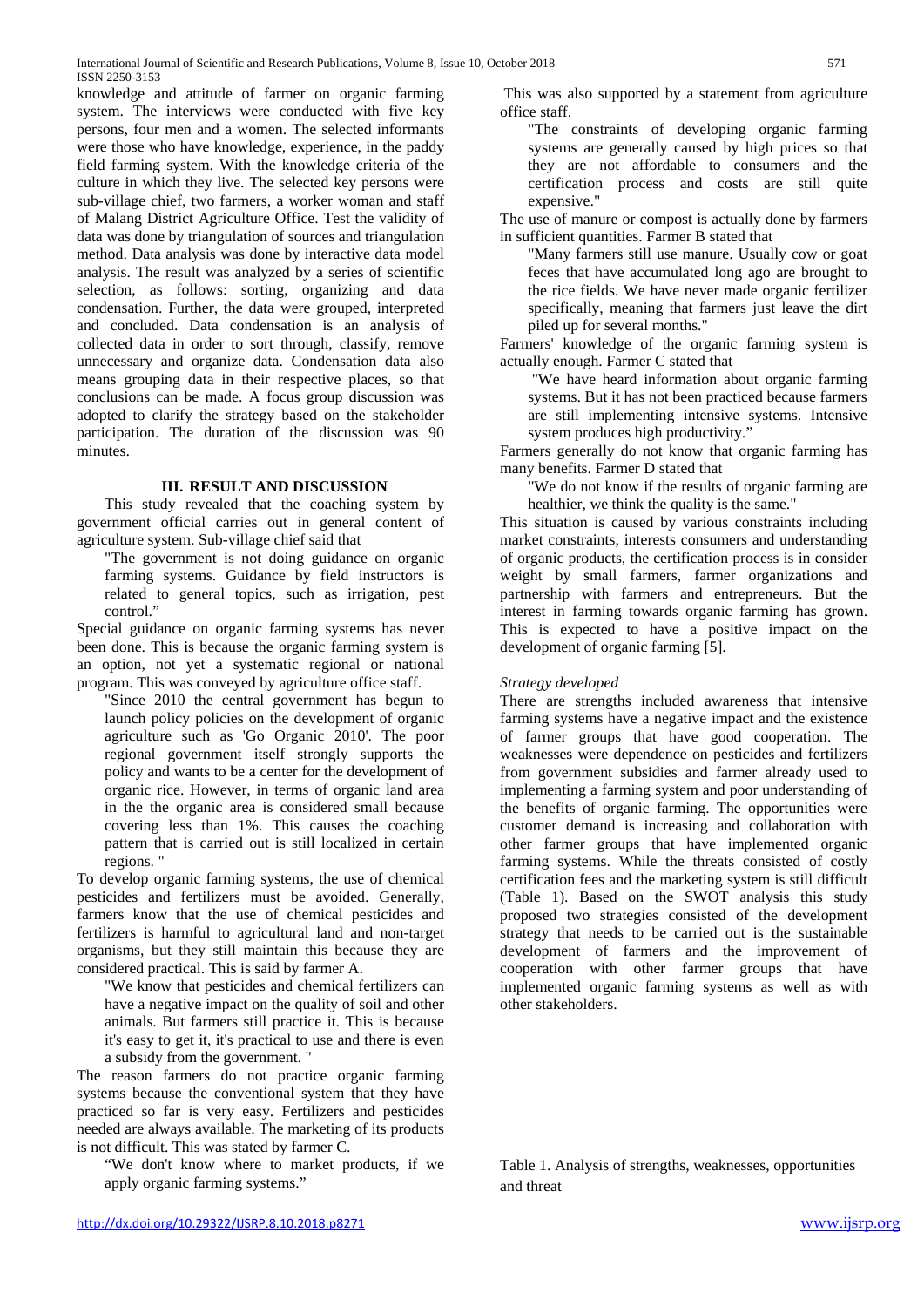| Strengths                                             |
|-------------------------------------------------------|
| Awareness that intensive farming systems have a       |
| negative impact                                       |
| The existence of farmer groups that have good         |
| cooperation                                           |
| Weakness                                              |
| Dependence on pesticides and fertilizers from         |
| government subsidies                                  |
| Already used to implementing a farming system         |
| Poor understanding of the benefits of organic farming |
| Opportunity                                           |
| Customer demand is increasing                         |
| Collaboration with other farmer groups that have      |
| implemented organic farming systems                   |
| Threat                                                |
| Costly certification fees                             |
| The marketing system is still difficult               |

## *Sustainable development of farmers*

Guidance for farmers to get to know the organic farming system must be carried out sustainably. The guidance system is carried out through groups, with some farmers who are pioneers. This must involve all parties including from universities, and research institutions. Generally farmers are lacking in the initiative to initiate a change. They tend to wait for the success of other farmers, and then are willing to imitate it. Therefore, with an intensive and sustainable coaching system, the pioneers are expected to succeed, so that the best practices that have been implemented can be replicated by other farmers. In addition, the government also needs to facilitate certification efforts because this is often complained by organic farming groups. The form of government support is helping to monitor and evaluate and look for links to funding support in the certification process.

The second focus of guidance is the skills of farmers in carrying out the cultivation of organic farming systems. There are actually farmers who apply the characteristics of organic farming, but their understanding of the organic farming system itself is still lacking, so efforts need to continue to be encouraged to increase the knowledge and skills of farmers in processing organic fertilizers independently, identify types of pests and natural enemies, and maintain diversity, living in an agricultural environment.

#### *Increased collaboration with other farmer groups that have implemented organic farming systems as well as with other stakeholders*

<http://dx.doi.org/10.29322/IJSRP.8.10.2018.p8271>[www.ijsrp.org](http://ijsrp.org/) Increasing the deep cooperation with other farmer groups must be implemented organic farming systems as well as with other stakeholders needs to be continued. This increase in cooperation includes the transfer of best practices and cooperation in the marketing of products for example with cooperatives. Furthermore, through this collaboration it is necessary to increase the role of all parties to support the success of organic farming systems by increasing efforts to introduce organic agricultural products to the community through various events including exhibitions and competitions. At present the thematic village is very popular with the community. Because of this, the introduction of the organic farming system theme also needs to be encouraged so that the

community can support the implementation of this organic farming system.

The strategy of developing organic farming cannot be separated from efforts to increase the role of experts with farmers in developing sustainable agricultural systems. Efforts include the preservation of traditional agricultural knowledge already owned by farmers, increased utilization of local and animal plant varieties, and original forms of socio-cultural organizations. By studying this system, farmers' knowledge of complex system dynamics, especially the relationship between biodiversity and ecosystem functions and practical principles for a more sustainable agroecosystem design that is suitable for smallholders [3].

Diversity can maintain and increase soil fertility and mitigate the impact of pests and diseases. Diversity of diet, founded on diverse farming systems, delivers better nutrition and greater health, with additional benefits for human productivity and livelihoods. Many of the benefits of agricultural biodiversity are manifested at different ecological and human scales, and cut across political divisions, requiring a cross-sector approach to reassess the role of agricultural biodiversity in sustainable and secure food production [6].

Case studies from Cuba, Brazil, the Philippines and Africa are presented to show how the agroecological development paradigm based on small agricultural revitalization that emphasizes diversity, synergy, recycling and integration, and social processes that value community participation and empowerment, are proven to be the only choices can meet current and future food needs [7].

The synergies that exist between organic agriculture and sustainable rural development, through a special analytical framework built on the implicit assumption that modern and dynamic and multifaceted organic farming systems are 'hybrid and composite networks', can be analyzed according to evolutionary perspectives and analytical approaches network. This work identifies the four main points of communality between organic agriculture and sustainable rural development: innovation, conservation, participation and integration [8].

## **IV. CONCLUSION**

Result revealed that in general, farmers know that the use of chemical pesticides and fertilizers is harmful to agricultural land and non-target organisms, but they still maintain this because they are considered practical. The reason farmers do not practice organic farming systems because the conventional system that they have practiced so far is very easy. Fertilizers and pesticides needed are always available. The marketing of its products is not difficult. The knowledge of farmers about the organic farming system is actually enough. The development strategy that needs to be carried out is the sustainable development of farmers and the improvement of cooperation with other farmer groups that have implemented organic farming systems as well as with other stakeholders

## **ACKNOWLEDGEMENT**